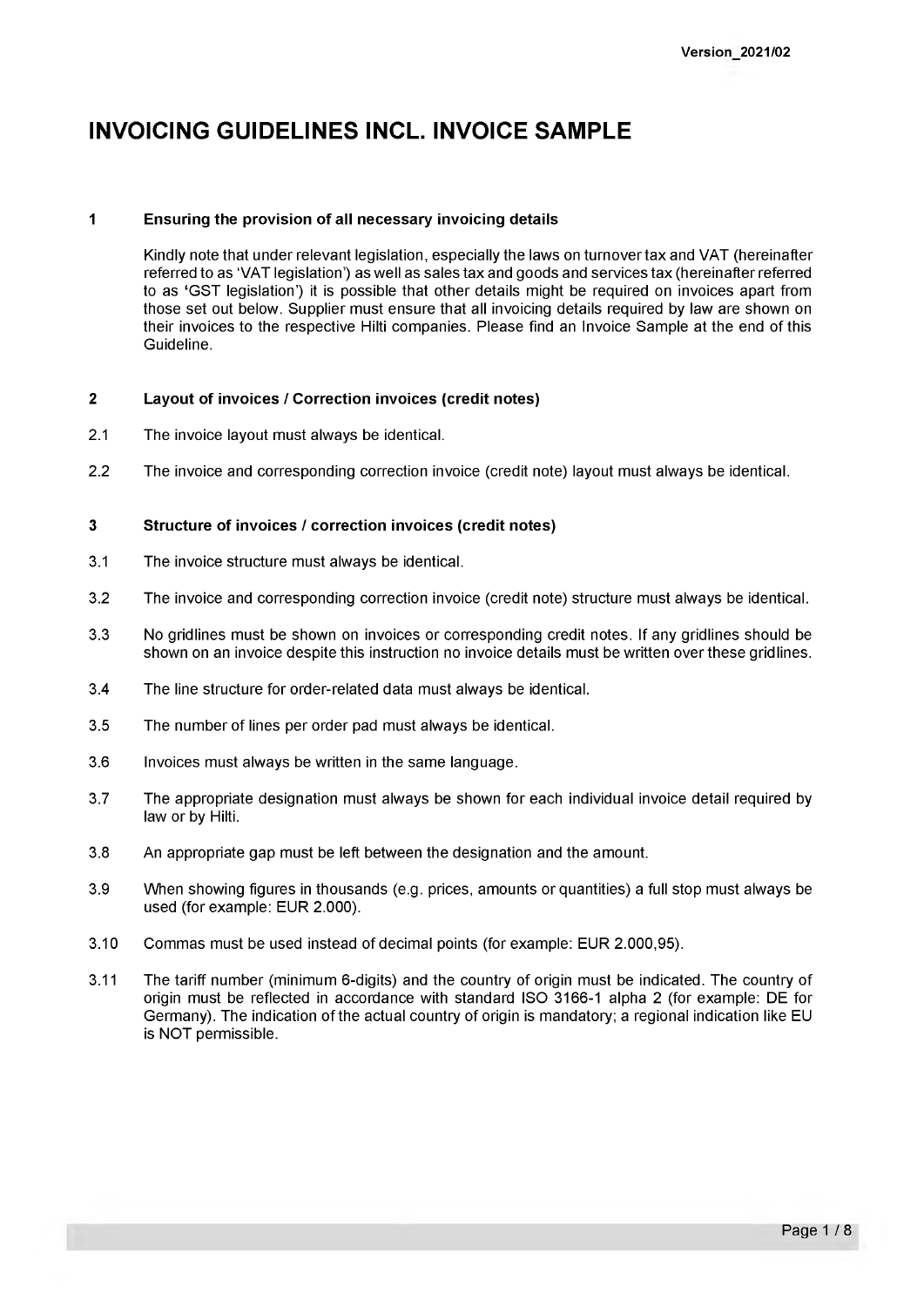| Example: Order-related line structure as per Hilti guidelines |  |
|---------------------------------------------------------------|--|
|---------------------------------------------------------------|--|

| Hilti<br>orde<br>r<br>code | Hilti<br>order<br>no.<br>Hilti<br>article<br>no. | Article<br>designation<br>Customs<br>duty no. /<br>origin | Quan<br>tity | Uni<br>t  | Qu<br>anti<br>ty<br>unit | Price<br>in EUR<br>per<br>quantit<br>y unit | Total<br>price<br>in<br><b>EUR</b><br>per<br>code |
|----------------------------|--------------------------------------------------|-----------------------------------------------------------|--------------|-----------|--------------------------|---------------------------------------------|---------------------------------------------------|
| 0001<br>0                  | 450123<br>4567                                   | Article<br>'ABC                                           | 4800         | Ite<br>ms | $\mathbf{1}$             | 10                                          | 48.00<br>0,00                                     |
|                            | 123456                                           | Customs<br>tariff:<br>90159000/<br>DE                     |              |           |                          |                                             |                                                   |
| 0013<br>0                  | 450123<br>6589                                   | Article<br>"123"                                          | 3600         | Ite<br>ms | 1                        | 20                                          | 72.00<br>0,00                                     |
|                            | 789101                                           | Customs<br>tariff:<br>90259000/<br>DE                     |              |           |                          |                                             |                                                   |
| 0006<br>0                  | 450123<br>8791                                   | Article<br>'XYZ'                                          | 6400         | Ite<br>ms | $\mathbf{1}$             | 30                                          | 192.0<br>00,00                                    |
|                            | 111213                                           | Customs<br>tariff:<br>90359000/<br><b>ES</b>              |              |           |                          |                                             |                                                   |

#### **4 Hilti order nos.**

The Hilti order nos. provided by the Hilti company concerned must be shown on the invoice.

For example: 4501234567

## **5 Correction of invoices**

Invoices that do not correspond to a Hilti order, the goods actually supplied or service actually rendered to the Hilti company must first be corrected by Supplier by way of a corresponding correction invoice (credit note) issued to the Hilti company. The invoice no. of the invoice that differs from the Hilti order**,** the goods actually supplied or service actually rendered to the Hilti company must be shown on the correction invoice (credit note) as a reference; a new corrected invoice must then be issued; no handwritten comments or other amendments may be made on invoices to Hilti companies.

## **6 Submission of invoices**

- 6.1 The original invoice must at present be submitted to the Hilti company concerned in the form of a paper invoice. If Supplier should intend to submit electronic invoices to Hilti companies in the form of a pdf file or a structured data record this will only be permissible on prior written acceptance by the Hilti company concerned. If the Hilti company concerned should not accept electronic invoices Supplier will be obliged to submit invoices in the form of a paper invoice as before despite any changes to framework legal terms and conditions.
- 6.2 Only original invoices may be submitted to the Hilti company concerned.
- 6.3 Invoice pages must never be stapled together.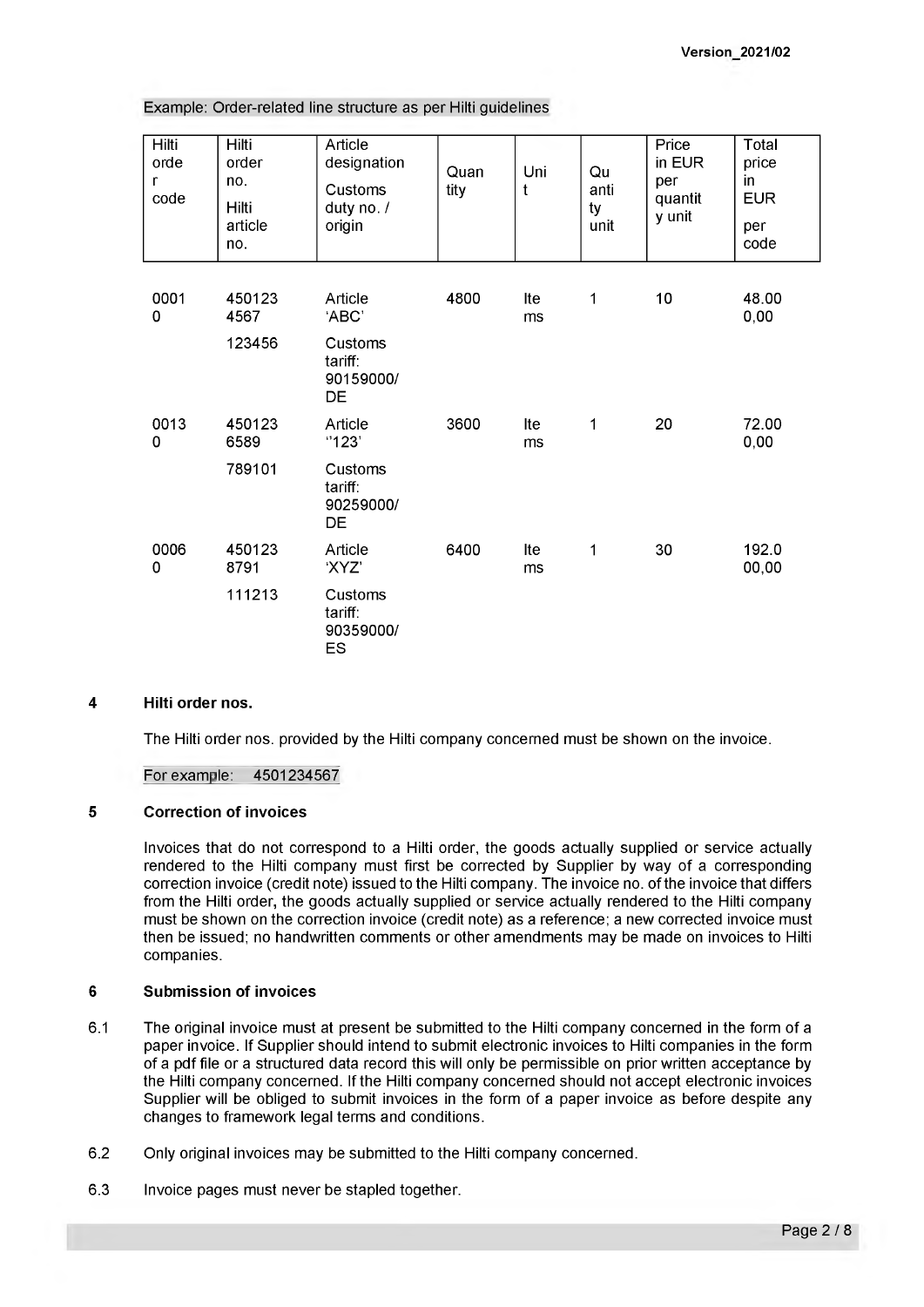- 6.4 No paying-in slips must be attached to invoices.
- 6.5 No delivery notes or order confirmations must be attached to invoices.
- **6.6** All necessary bank details must be shown on invoices.

### **7 Invoice issuer**

- 7.1 The full current address of the invoice issuer must be given on invoices.
- 7.2 The invoice issuer's company logo must be shown on invoices.

# **8 Invoice recipient's address**

Invoices must always be addressed to the 'Zentrale Rechnungskontrolle' *[Central Invoicing Dep't]* and must never be sent to the Hilti employee having placed an order.

For example: Hilti Aktiengesellschaft Zentrale Rechnungskontrolle Feldkircherstrasse 100 LI-9494 Schaan

#### **9 Hilti contact person**

In the absence of a Hilti order no. the full name of the contact person at the Hilti company concerned has to be shown on the invoice.

#### For example: Franz Muster

## **10 Delivery date / date of performance / performance period**

The figure and corresponding designation must be entered on the same line or directly below each other.

| For example: Delivery date: |                                         | 25.09.12 |
|-----------------------------|-----------------------------------------|----------|
|                             | Date of performance:                    | 25.09.12 |
|                             | Performance period: 15.09.12 - 25.09.12 |          |

## **11 Delivery note no. (work sheet, where available)**

The figure and corresponding designation must be entered on the same line or directly below each other.

For example: delivery note no.: 80025466

# **12 Invoice date**

The figure and corresponding designation must be entered on the same line or directly below each other.

For example: invoice date: 25.05.2011

## **13 Invoice no.**

The figure and corresponding designation must be entered on the same line or directly below each other.

For example: invoice no.: 921395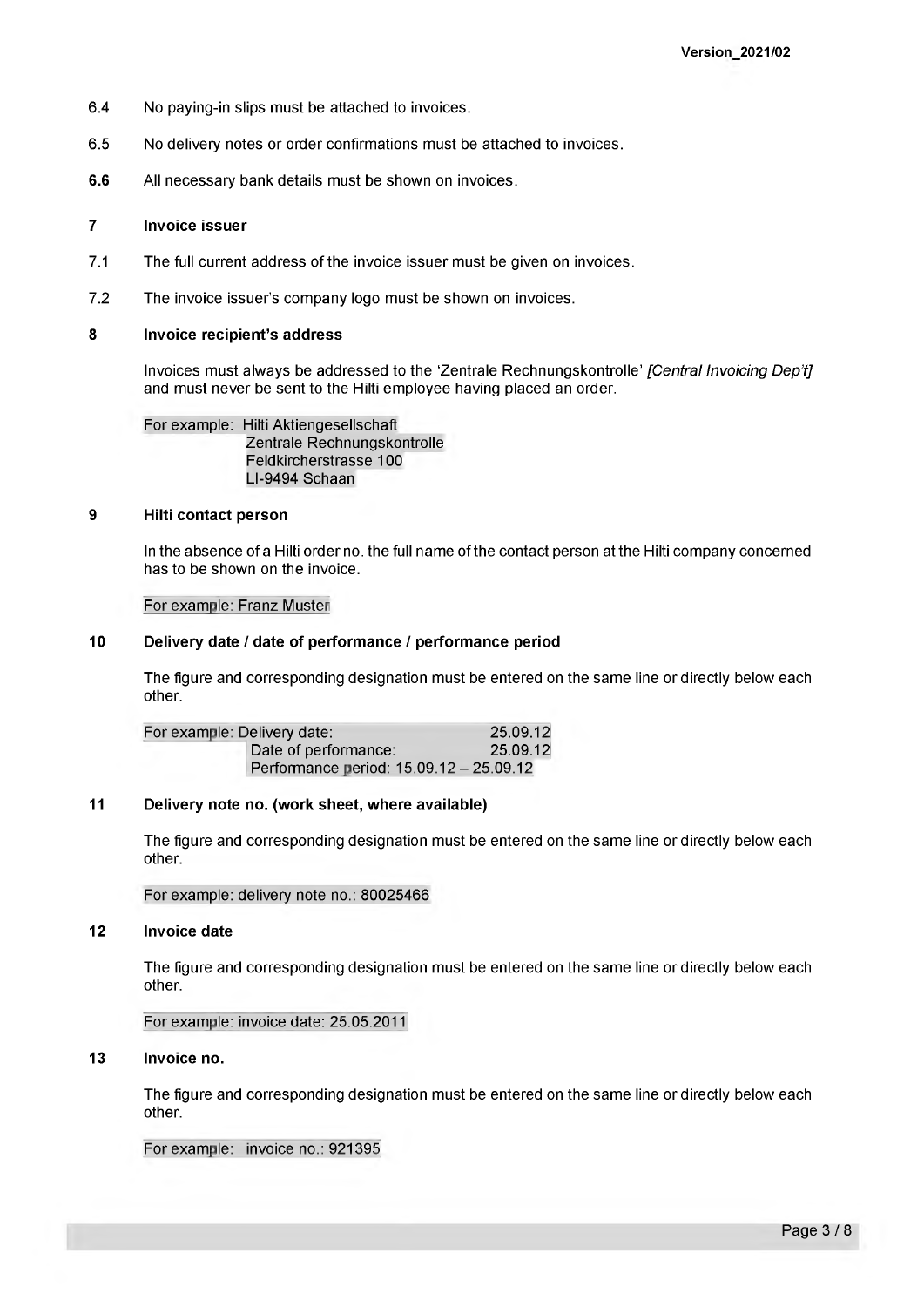## **14 Supplier's bank details**

The following details must be entered directly on the invoice:

Name and address of bank IBAN or Account no. Bank Identifier Code (BIC) Sort code or ABA routing number (if applicable)

## **15 Supplier's Local Tax number**

- 15.1 Supplier's local tax number must be given for domestic transactions if this is a requirement of national tax legislation.
- 15.2 The figure and corresponding designation must be entered on the same line or directly below each other.

For example: Tax no.: 11122233333 or 111/2222/3333

## **16 Supplier's VAT Registration number**

If required under VAT legislation applicable, the figure and corresponding designation must be entered on the same line or directly underneath each other.

For example: Our VAT Registration number: ATU 123456789

## **17 VAT Registration number of Hilti**

If required under VAT legislation applicable, the figure and corresponding designation must be entered on the same line or directly underneath each other. To determine the correct/applicable VAT registration number of Hilti Corporation please refer to the enclosed **[table](https://www.hilti.group/content/dam/documents/Media-Release/2021/january/VAT%20ID%20of%20Hilti%20Corporation%20to%20be%20used_12012021.xlsx)** by selecting place of dispatch of goods as well as place of destination of goods.

- 17.1 Additionally, invoices to Hilti Corporation
	- for deliveries within Austria and
	- a gross amount exceeding EURO 10.000,-- incl. Austrian VAT,

must contain the Austrian VAT Registration number of Hilti Corporation ATU36111300

## For example: Your VAT Registration number: ATU 36111300

# **18 Tax exemption notice**

If required under VAT legislation applicable, one of the following notices must be added to invoices to the Hilti companies concerned:

- tax exempt for intra-Community deliveries or
- tax exempt for intra-Community triangular transactions or
- tax exempt for exports or
- tax exempt service.

Please clarify the exact wording of the tax exemption notice with your tax advisor.

## **19 Hilti order no. (10 digit number)**

19.1 If just one Hilti order no. is being charged in an invoice the Hilti order no. (incl. designation) may be shown in the header data.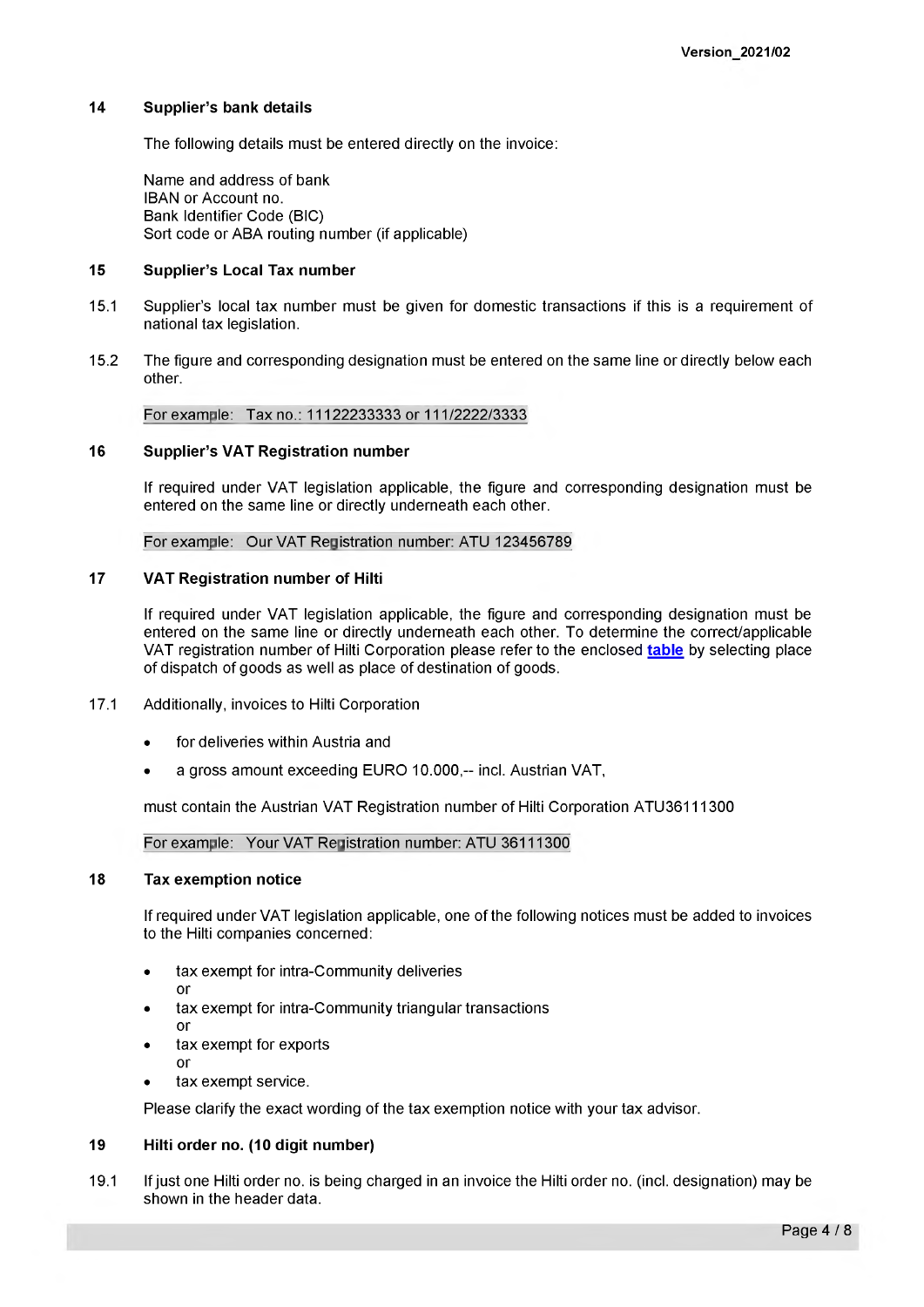19.2 If multiple Hilti order nos. are being charged in an invoice the Hilti order no. must be given for each individual invoice item (incl. designation).

# For example: Your order no. 4505615308

### **20 Hilti order code (2 or 3 digit number)**

The Hilti order code (incl. designation) must be given for each individual invoice item; in 10's.

For example: 10 / 20 / 60 / 120

#### **21 Goods designation / performance designation**

- 21.1 Goods: the goods designation must be given for each individual invoice item.
- 21.2 Services: the performance designation and, where available, the contract reference must be given for each individual invoice item.

For example: Goods: screws

For example: Service: Development costs as per Contract 12345 of 15.08.08

#### **22 Hilti article number**

The Hilti article no. must be given for each individual invoice item.

For example: Article number 346589

#### **23 Customs duty place of origin**

The customs duty place of origin (incl. designation) must be given for each individual invoice item.

# **24 Customs tariff no.**

The customs tariff no. (incl. designation) must be given for each individual invoice item.

# **25 Hilti cost centre (6 digits)**

Where available, the Hilti costs centre (incl. designation) must be given for each individual invoice item.

#### For example: cost centre 518127

## **26 Hilti inventory account (6 digits)**

Where available, the Hilti inventory account (incl. designation) must be given for each individual invoice item.

For example: inventory account 66000

# **27 Hilti in-house contract no. (7-9 digits)**

Where available, the Hilti contract no. (incl. designation) must be given for each individual invoice item.

For example: contract no. 51000000

## **28 Price per quantity unit / performance unit**

The price per quantity unit (incl. designation) must be given for each individual invoice item.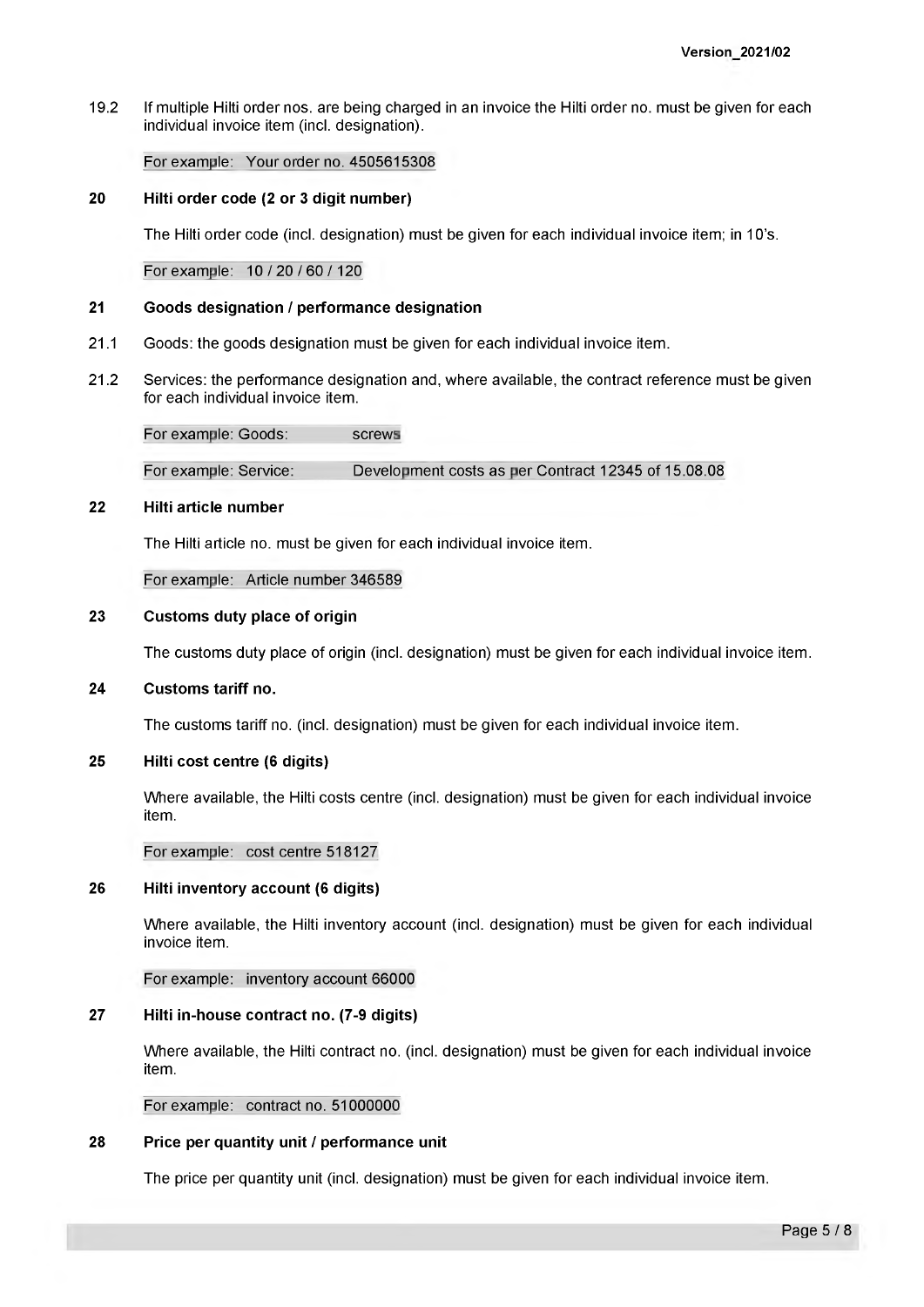For example: price per 100 items EUR 328,00

For example: price per hour EUR 120,00

### **29 Code quantity**

The code quantity (incl. designation) must be given for each individual invoice item.

For example: quantity: 100 items

For example: no. of hours: 10

# **30 Code quantity unit**

The code quantity unit (incl. designation) must be given for each individual invoice item using standard abbreviations (as per ISO).

For example: items (STK), kilos (KG), meters (M), hours (H)

## **31 Amount**

The amount per order code (quantity x price per quantity unit) (incl. designation) must be given for each individual invoice item.

For example: gross amount: EUR 2.000,00

#### **32 Currency**

The ISO currency abbreviations must be used when stating currencies.

For example: EUR / CHF / USD / JPY / GBP

# **33 Net amount**

The figure and corresponding designation must be entered on the same line or directly underneath each other.

For example: net amount: EUR 1.000,00

## **34 Rate / amount of tax as per corresponding VAT legislation / GST legislation**

34.1 In the case of a taxable supply of goods or services the rate of tax, relevant designation and amount of tax must be entered on the same line or directly underneath each other.

For example: VAT 20% amount of VAT EUR 2.000,00

34.2 In the case of a tax-exempt supply of goods or services the rate of tax, relevant designation and amount of tax must be entered on the same line or directly underneath each other.

For example: VAT 0% amount of VAT EUR 0,00

#### **35 Gross amount**

The figure and corresponding designation must be entered on the same line or directly underneath each other.

For example: gross amount EUR 1.200,00

**36 Terms of delivery**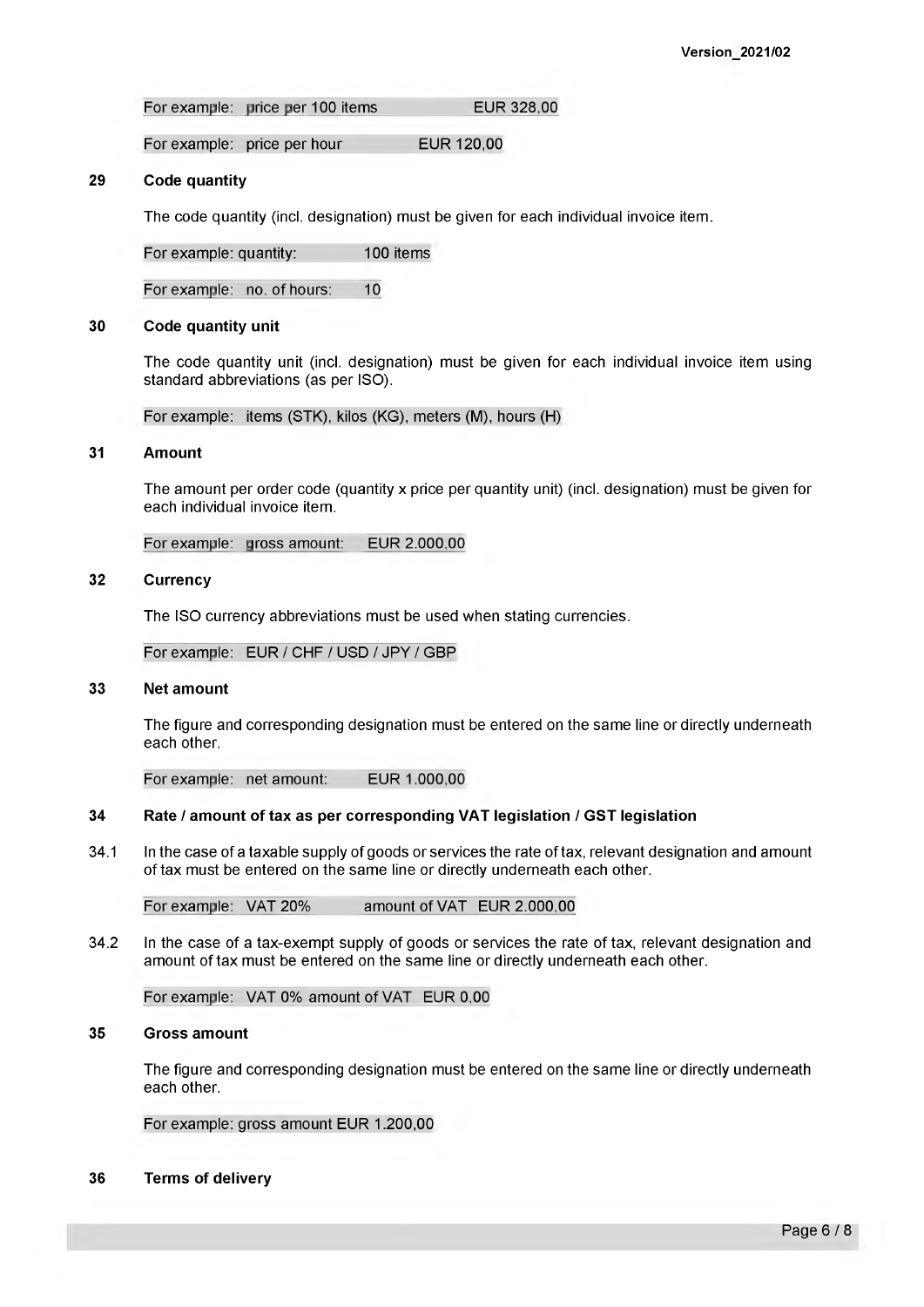The terms of delivery according to the Incoterms® Standard must be stated on the invoice.

## **37 Charging of freight costs**

These must be entered as a separate invoice item (stating the corresponding designation for the costs charged); charging by addition to another invoice item is strictly forbidden.

For example: freight EUR 200,00

### **38 Charging of packaging costs**

These must be entered as a separate invoice item (stating the corresponding designation for the costs charged); charging by addition to another invoice item is strictly forbidden.

#### For example: packaging EUR 50,00

#### **39 Charging of postages**

These must be entered as a separate invoice item (stating the corresponding designation for the costs charged); charging by addition to another invoice item is strictly forbidden.

For example: postages EUR 50,00

### **40 Charging of insurance costs**

These must be entered as a separate invoice item (stating the corresponding designation for the costs charged); charging by addition to another invoice item is strictly forbidden.

For example: insurance EUR 100,00

#### **41 Place of dispatch of goods**

- 41.1 These details must be given on all invoices using the appropriate text field.
- 41.2 The structure of different addresses for places of dispatch must always be identical.
- 41.3 It is necessary to avoid details such as, e.g. 'DE-89123 Berlin' being shown on different lines of the 'place of dispatch text field' depending on the length of address (=> ensure uniform invoicing structure / invoice layout per supplier);

Line 1: Title (mandatory field 'place of dispatch')

Line 2: Name of firm ('Muster AG')

Line 3: Road name ('Musterstrasse 1 ')

Line 4: ISO country designation, hyphen, post code, town ('DE-81123 Berlin')

#### For example:

Place of dispatch Muster AG Musterstrasse 1 DE-89123 Berlin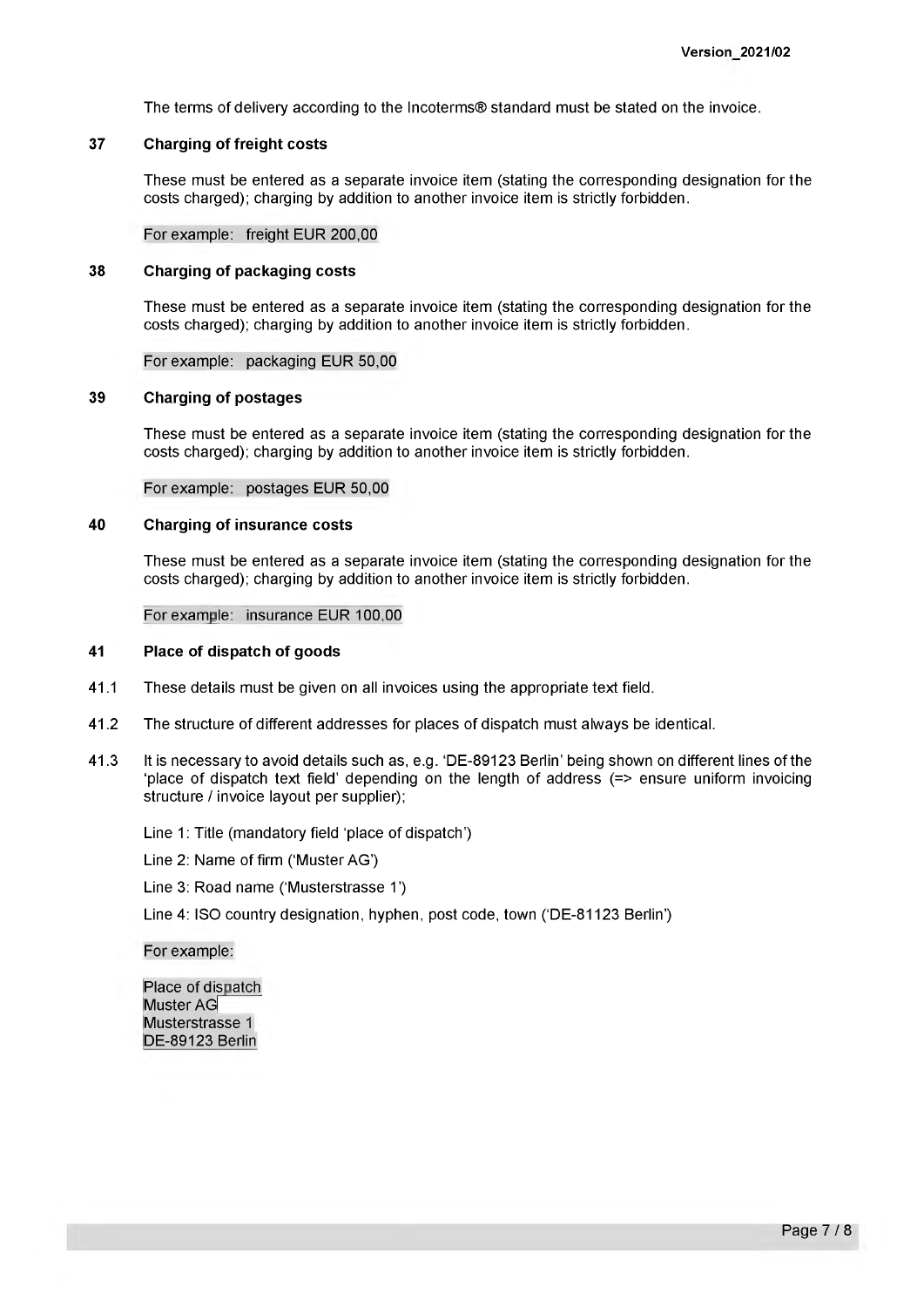#### **42 Place of destination of goods**

- 42.1 These details must be given on all invoices using the appropriate text field.
- 42.2 The structure of different addresses for places of dispatch must always be identical.
- 42.3 It is necessary to avoid details such as, e.g. 'DE-89123 Berlin' being shown on different lines of the 'place of dispatch text field' depending on the length of address (=> ensure uniform invoicing structure / invoice layout per supplier);

Line 1: Title (mandatory field 'place of destination')

Line 2: Name of firm ('Hilti Aktiengesellschaft')

Line 3: Road name ('Feldkircherstrasse 100')

Line 4: ISO country designation, hyphen, post code, town ('LI-9494 Schaan')

For example:

Place of destination Hilti Aktiengesellschaft Feldkircherstrasse 100 LI-9494 Schaan